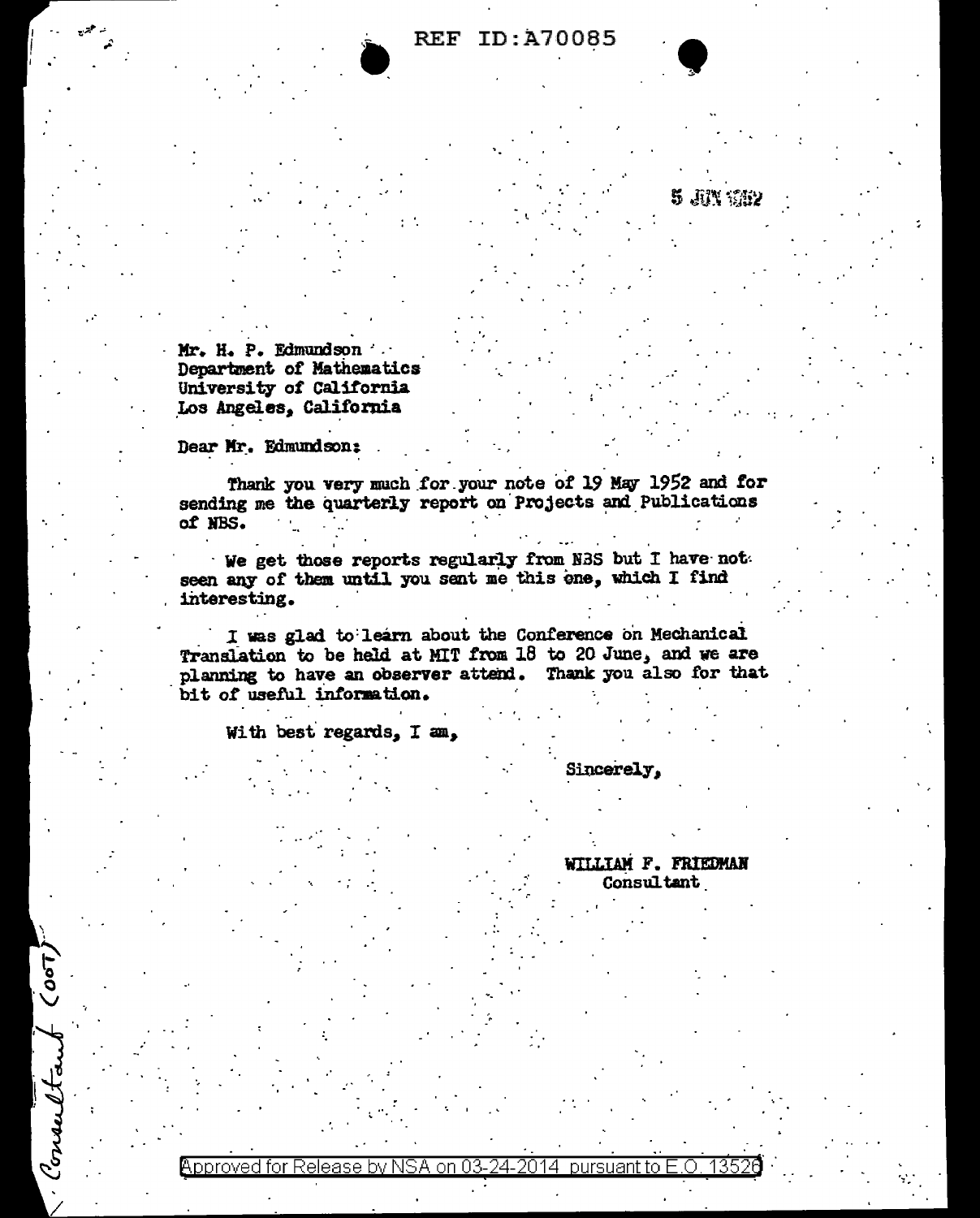# UNIVERSITY OF CALIFORNIA

DEPARTMENT OF MATHEMATICS 19 May 1952 LOS ANGELES, CALIFORNIA Mr. Friedman : After a period of inactivity the language translation study has resumed - see page !  $\bullet$ the enclosed quarterly report. Additionally Dr. Y. Bar-Hillel of the MIT Research Laboratory of Electronics heads a Conference on Mechanical Translation to be held at MIT from June 18 to June 20, 1952. Best of luck to you and AFSA.  $Sineer \mathcal{C}_{\gamma}$ 26 P Edmundeer H. P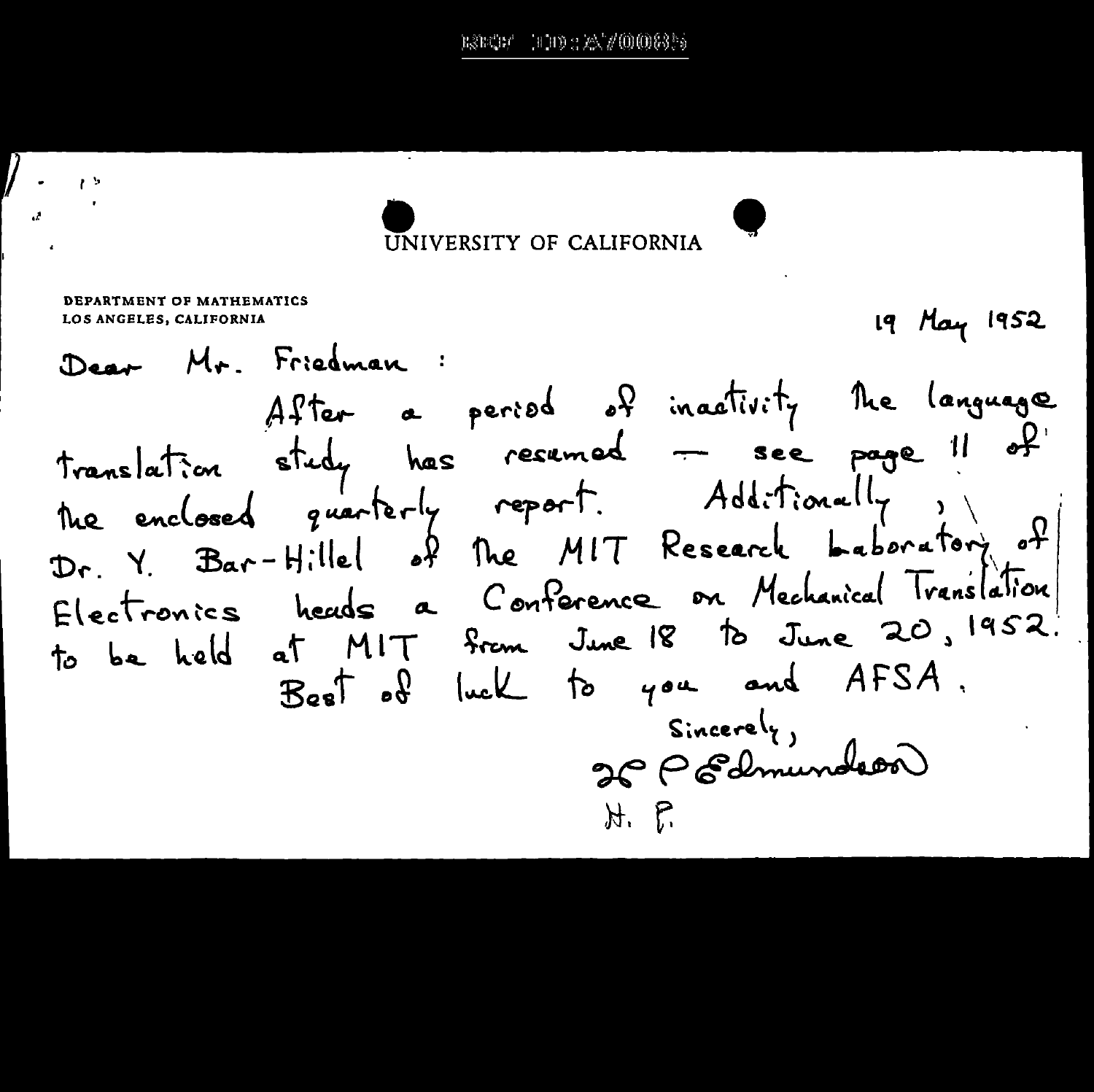$\mathbf{r}=\mathbf{r}$ **TO DESCRIPTION ALS.** E FIT Liva 4 **MEMO ROUTING SLIP ENCES OR SIMILAR ACTIONS**  $\bullet$  $\alpha$ **INTIALA CIRCULATE** I MAKE OR TITLE 9 **UP TON AND LOCATION OATE COORDINATION**  $\mathbf{z}$ **FALK** Rсц JJ ₩₹ U ow  $\boldsymbol{\alpha}$ **RECRMATION**  $\mathbf{3}$ **NECESSARY**  $\bullet$ **0** Ū M. Friedman **NOTE AND**<br>RETURN  $\bullet$ **SEX ME SIGNATURE** REMARKS £. æ۵ hy We regularly get + Time to also from ( 1 بملمدا estére rem **FROM NAME OR TITLE DATE KAMEST ORGANIZATION AND JUST TOM TELEPHONE** Ÿ DD 1 FEB 50 95 Form 13, 10 Nov 42, which may be used. al-10-4040-4 are X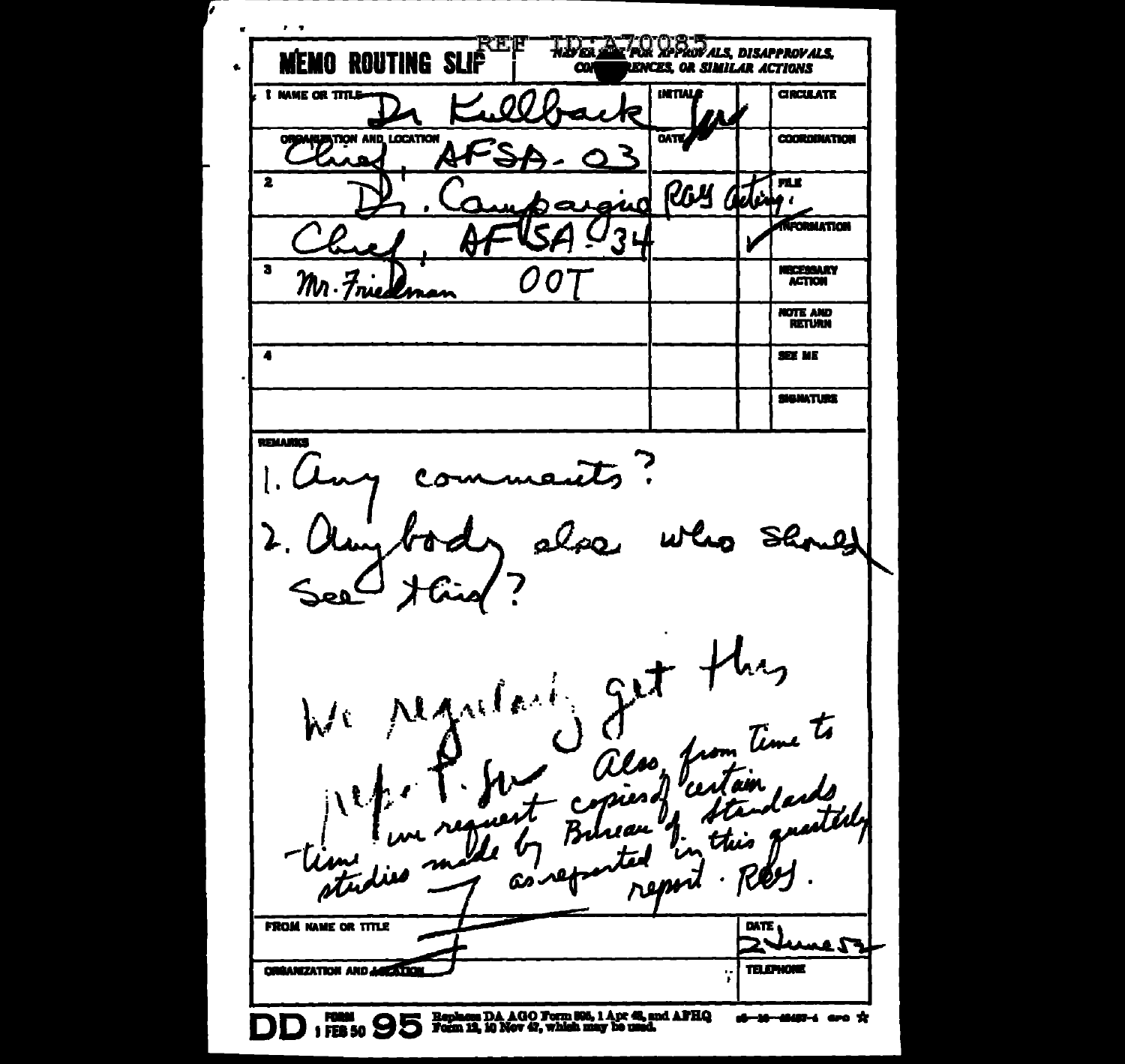# **NBS PROJECT**

**NBS REPORT** 1461

# Projects and Publications of the NATIONAL APPLIED MATHEMATICS LABORATORIES

October through December 1951



This report is issued for information purposes only. Publication, reprinting, or reproduction in any form, either in whole or in part, is prohibited unless permission in writing is obtained from the Office of the Director, National Bureau of Standards, Washington 25, D. C.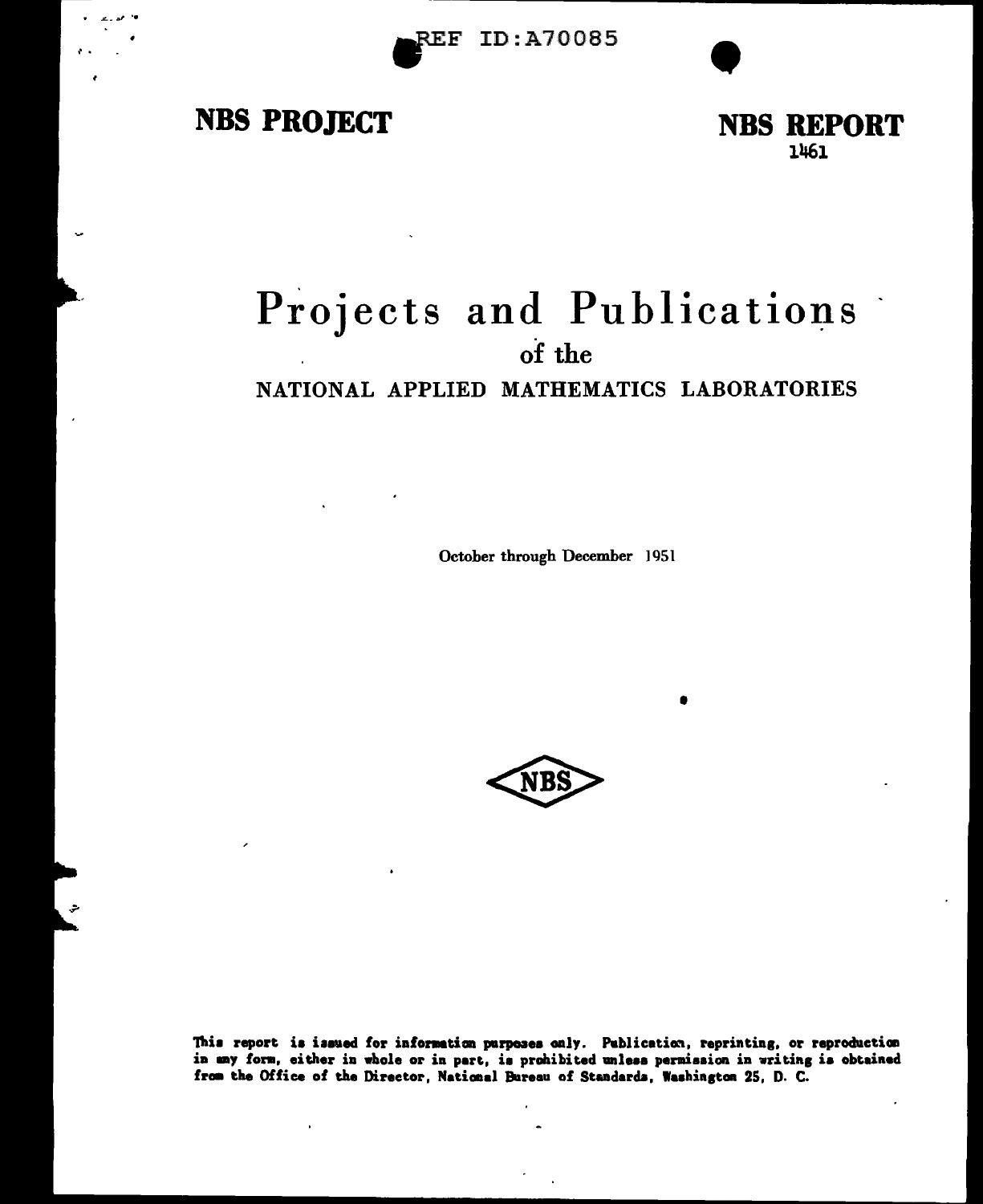**REF ID: A70085** 

#### NATIONAL APPLIED WITHEMATICS IABORATORIES October 1 through December 31, 1951

## **ADMINISTRATIVE OFFICE**

The Martins, Ph. D., Charles Corner<br>
John H. Christopher, N. D., Charles Consultant<br>
W. J. Youden, Ph.D., Mothematics Consultant<br>
W. J. Youden, Ph.D., Mothematics Consultant<br>
W. J. Youden, Ph.D., Mothematics Consultant<br>
Wr

#### INSTITUTE FOR NUMERICAL ANALYSIS Los Angeles, California

Learner Magnetics, Carl Corner and CLA Liancon of Research<br>
Magnus R. Hestenes, Ph.D..........Assistant Director and CLA Liancon Officer<br>
Herry D. Huskey, Ph.D..........Assistant Director for Musthematical Services<br>
Geriru

| B. Vivian Bowden, Ph.DConsultant (Engineer)       |  |
|---------------------------------------------------|--|
|                                                   |  |
|                                                   |  |
|                                                   |  |
|                                                   |  |
|                                                   |  |
|                                                   |  |
| Victor A. Oswald, Jr., Ph.DConsultant (Linquist)  |  |
|                                                   |  |
|                                                   |  |
|                                                   |  |
|                                                   |  |
|                                                   |  |
|                                                   |  |
| Maurice V. Wilkes, Ph.DConsultant (Mathematician) |  |
| <b>Graduate Fellows</b>                           |  |

Stephen G. Gastorowicz, N.A. (UCLA)

| Hobert M. Haves. M.A. |                                   | Urs De Hochstrasser, M.A. (LCLA) |
|-----------------------|-----------------------------------|----------------------------------|
|                       | <b>Mathematical Services Unit</b> |                                  |
|                       |                                   |                                  |
| .                     |                                   |                                  |

and a string

and the company

| Thomas ii. Soutiard, Ph.DMathematician |  |
|----------------------------------------|--|
|                                        |  |
| Computing Staff                        |  |

| Leonus T. Batıste, B.S. (LCLA) | Norma Logel, B.S.         |
|--------------------------------|---------------------------|
| Patricia B. Bremer, B.A.       | Shirley L. Marks. M.A.    |
| Leola Cutler, B.A.             | Dren H. Mock, B.A.        |
| Edward D. Fisher, B.S.         | Elmer E. Osborne, M.A.    |
| Alexandra I. Forsythe, M.A.    | John A. Postley, B.A.     |
| 'ıllım Forthel, B.A.           | Nan N. Reynolds, M.S.     |
| Gladys P. Franklın, B.S.       | LaVerne E. Ruckard, M.A.  |
| Emma M. Henderson, M.A.        | Albert H. Rosenthal. B.A. |
| luth B. Horgan, B.A.           | Alerone A. Schneck, B.A.  |
| Werry M. Kruse, B.S.           | M. Winifred Smith         |
| Thomas D. Lakın                | Louise M. Straus, M.A.    |
|                                | Lindley S. Wilson, M.A.   |
|                                |                           |

|                              |  |                | Machine Development and Electronic Laboratory Staff |
|------------------------------|--|----------------|-----------------------------------------------------|
|                              |  |                |                                                     |
|                              |  |                |                                                     |
|                              |  |                |                                                     |
| Blanche C. kidem             |  |                | Kenneth J. Mallakan (LCLA)                          |
| John P. Francis, B.S. (UCLA) |  |                | Charles A. Mitchell. II                             |
| Gaylord W. Jones             |  |                | Lyle E. Matchell                                    |
| Louis E Justice, B.S.        |  |                | Wallace J. Moore                                    |
| Norman F Loretz, B.S.        |  | $\blacksquare$ | John L. Newberger, B.A.                             |
| Howard K. Marks              |  |                | Lugene M. Rector, B.S.                              |
| Edward D. Martinolich        |  |                | James W. Walsh                                      |
|                              |  |                |                                                     |

Administrative Unit

Secretarial Science<br>National W. Cotton<br>Naldred L. Dalton<br>Gioria E. Estes<br>Vendia H. Gordanier

#### COMPUTATION LABORATORY

N

 $\overline{\phantom{a}}$ 

COMPUTATION LABORATORY<br>
Francis L. M. Ph. Commons (Control (1980), and the control (1980), and the control (1980), and the control (1981), and the control (1981), and the control (1981), and the control (1981), and the co Ferry W. Leddey, M.A.<br>
Rowan Levane, B.S.<br>
Samuel Mallions, M.A.<br>
Norval S. Jaepten<br>
Samuel Mallions, M.A.<br>
trank B. Week, M.A.<br>
trank B. Week, M.A.<br>
trank B. Week, M.A.<br>
herdor R. Mikell, M.S.<br>
Rowan L. Pollack, B.S.<br>
Man **Guest Workers** Enzo L. Aparo<br>M. R. Arnette<br>Dickson H. Call Dino Dannellı Jerold Mathews Secretarial Staff<br>M. Charlotte Case<br>Lillian Sioane<br>\*American University Ethel Liztsky Marjorie E. Young

#### MACHINE DEVELOPMENT LABORATORY

| MATERIEL B. CONIG<br>Dorothy M. Hibbard |  |
|-----------------------------------------|--|
| Lucy A. Moore                           |  |
| <b>Ruth A. Stafford</b>                 |  |
| Reve J. Vinevard                        |  |

#### STATISTICAL ENGINEERING LABORATORY

| Eugene Lukacs, Ph.DMathematical Statistician |  |
|----------------------------------------------|--|
|                                              |  |
|                                              |  |
|                                              |  |
|                                              |  |
|                                              |  |
|                                              |  |
|                                              |  |
|                                              |  |
| .                                            |  |

"University of North Carolina Institute of Statistics.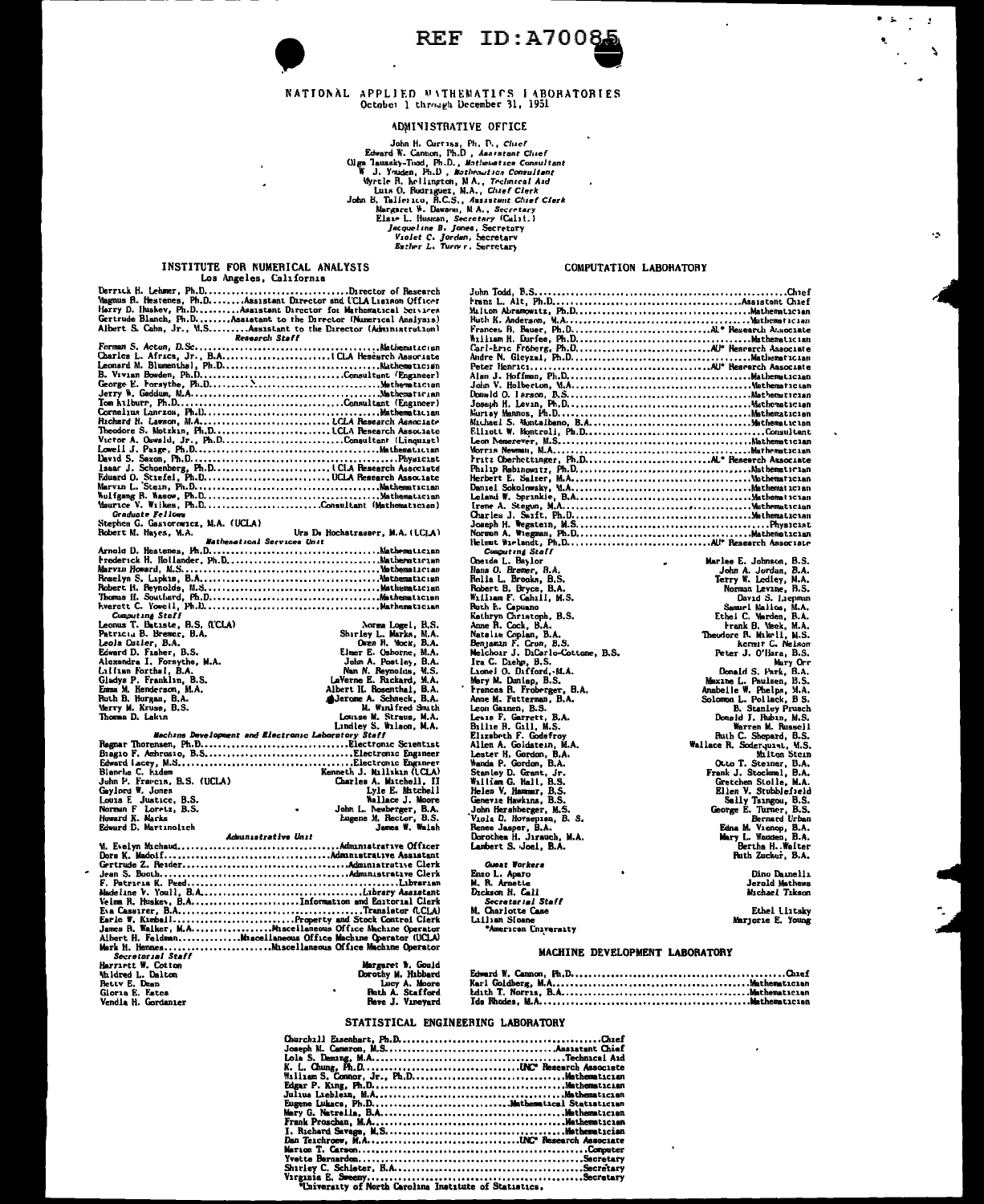## Status of Projects

dihedral and trihedral angles in a tetrahedron," by J. W. Gaddum: submitted to a technical journal.

> LANGUAGE TRANSLATION STUDY Task 1101-21-5104/52-1

Origin: NBS<br>Sponsor: The Rockefeller Foundation Full task description appears in Oct-Dec 1951 issue.

Status: CONTINUED. Work continued on the investigation of word frequency both in Spanish and in German, under the direction of Dr. Bull and Dr. Oswald respectively. In Spanish, the analysis of the Set I Vocabulary has been completed, and demonstrative charts for all examples have been made. Analysis of the Set I Vocabulary indicates that, with have been made. Analysis of the Set I Vocabulary indicates that, with the present state of the computer art, it is unrealistic to consider translation of general subject articles by means of a single fixed vocabulary. In German, the construction of a restricted German technical glossary (for the field of brain surgery) has almost reached completion.<br>It is planned' to attempt to ascertain the number of nouns required in the vocabulary in order to "understand" any technical article in this field.

During the quarter Dr. Y. Bar-Hillel, of the Massachusetts<br>Institute of Technology, visited the project in order to exchange orally ideas in the field of mechanical translation. Several group and individual conferences were held between Dr. Ber-Hillel and Institute for Numerical Analysis personnel, with RAND personnel also participating in the group conferences.

## 3. Development

NATIONAL BUREAU OF STANDARDS WESTERN AUTOMATIC COMPUTER (SWAC)<br>(Previously listed as Air Material Command Computing Machine) Task 1101-34-5103/49-1 (formerly 11 .1/22-49-1)

Origin: Flight Research Laboratory, Wright Air Development Center, USAF<br>Sponsor: " Sponsor: " " " Full task description appears in Apr-lun 1949 issue.

Status: CONTINUED. The accelerating voltage in the cathode-ray tubes of the Williams' tube memory system of the SWAC has been lowered in hopes of decreasing the effect of blemishes on the tubes which will not store dashes. This decrease in the accelerating voltage bas improved flaw conditions but has also given an accompanying increase in spillover. Under these circumstances the stock of cathode-ray tubes had to be re-sorted to obtain the best usable tubes. Several 3KP1 tubes have been used in the computer on an experimental basis. These have given good performance with respect to spillover. In an experimental test unit a defocus-focus system (combined with the dash system now in use)

11.

 $\bullet$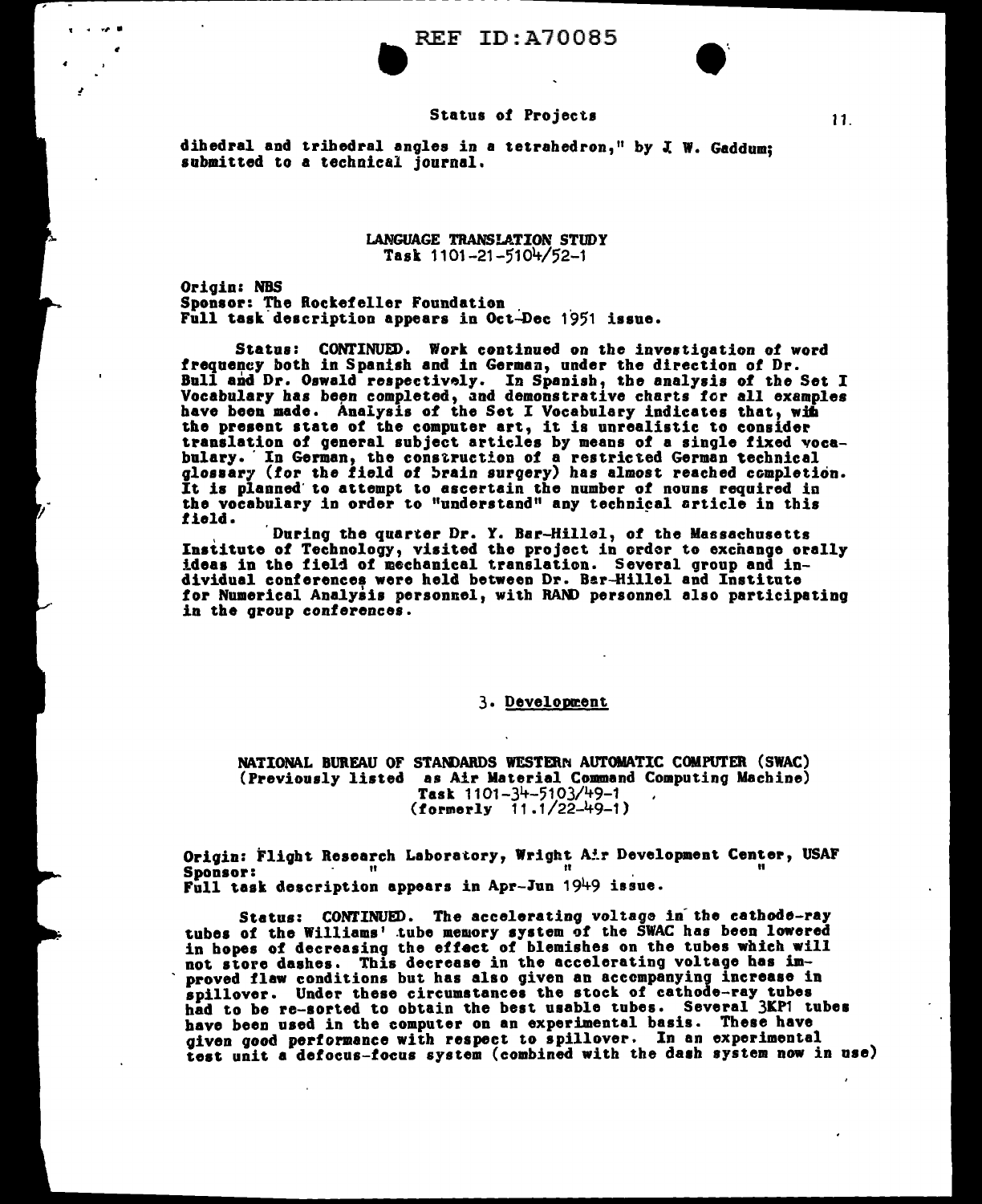$\ldots$ 

### Status of Projects

is being tried out. In the few units tested this system decreases the effect of the flaws markedly and, although there is an increase in spillover effects, this may not be too great to preclude the use of the system. However, additional experiments will be made before a change is made to this new system.<br>The incorporation of the magnetic drum into the computer system

is well under way. A new flipflop using a 2C51 tube with output levels clamped between 0 and  $-40$  volt levels has been developed on a plug-in clamped between 0 and -40 volt levels has been developed on a plug-in<br>unit for use in the magnetic drum circuitry. The other logical gating<br>circuitry has also been redesigned so that it can be placed on simple<br>plug-in unit in the process of construction. Initial circuitry on the drum will utilize a pulse frequency of approximately 60 to *70* kc. which will give a distinct advantage in that it will simplify the circuit design. The . system being constructed initially will give a memory of about 5000 words system being constructed initially will give a memory of about 5000 words.<br>with an average access time of approximately 500 microseconds per word. This low access time will be obtained by transferring a sequence of numbers during one revolution, starting the actual transfer at any arbi-<br>trary word and stopping at the end of one revolution. If later the pulse frequency is increased to about  $125$  kc., the maximum memory will be close to 10,000 words with an approximate access time of 250 microseconds per word.,

The new motor generator set which had been on order for nearly a year was delivered and installed at the end of the quarter. There is no operational data as yet as to the effect of this new power supply on the performance of the SWAC.

LOGICAL NOTATION AND BLOCK DIAGRAM SYMBOLISM FOR A.D.C.M. Task  $1101 - 34 - 5103/49 - 2$  $(formetry 11.1/22-49-2)$ 

Origin: NBS

Sponsor: Flight Research Laboratory, Wright Air Development Center, USAF Full task description appears in Apr-Jun 1949 issue.

Status: CONTINUED. Distribution continued of the preliminary lists of terminology and block diagram symbols to be used in connection with automatic computing machines.

Publications: The preliminary lists mentioned above are obtainable in manuscript form from the Institute for Numerical Analysis.

> **MATHIEU FUNCTIONS II** Task 1101-53-1101/45-1 (formerly 11 .1/2-45-1)

Origin: Applied.Mathematics Panel, NDRC Sponsor: Flight Research Laboratory, Wright Air Development Center, USAF. Full task description appears in Apr-lun 1949 issue.

Status: INACTIVE. For status to date see bet-Dec 1950 issue.

12

•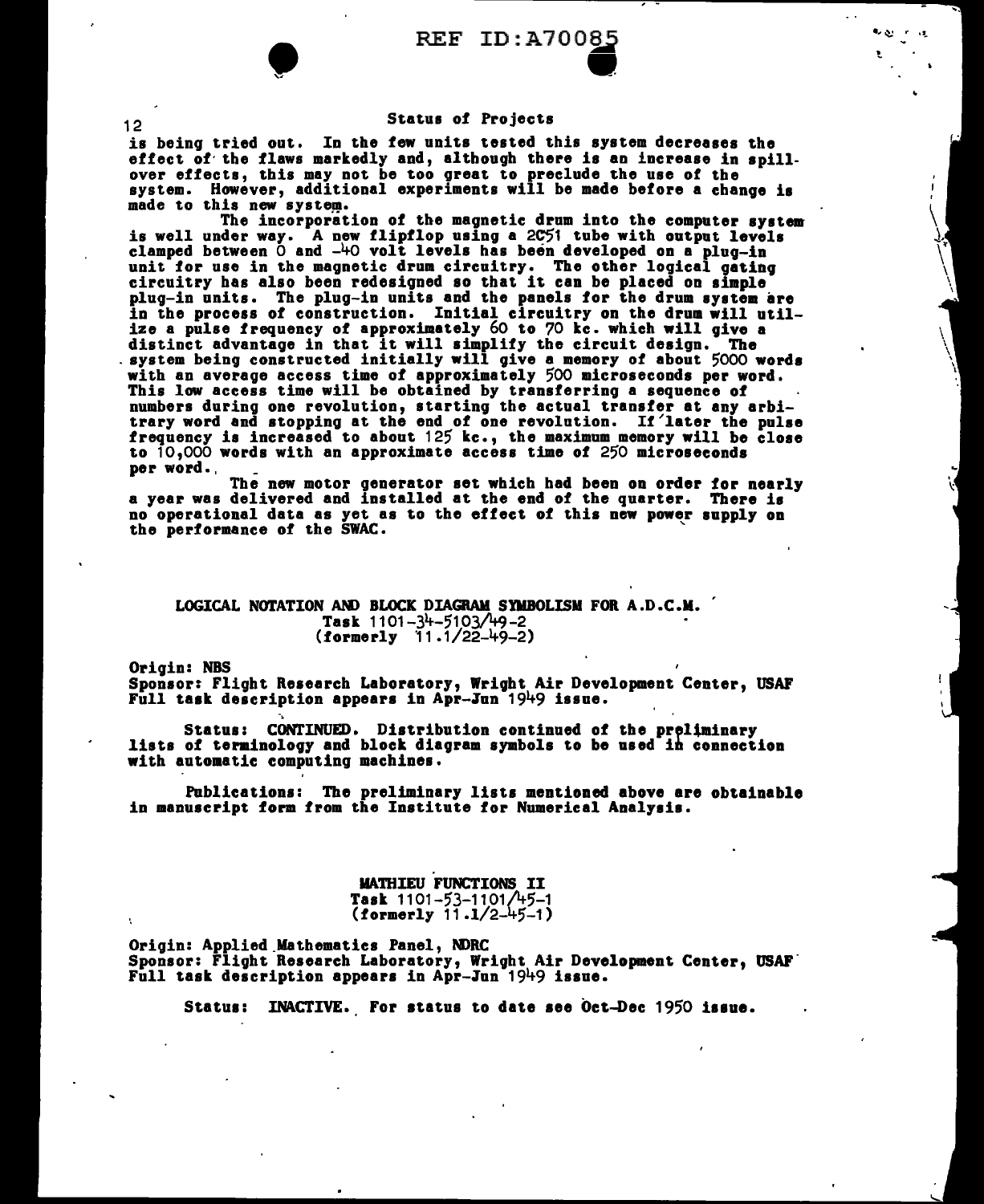

424 North George Mason Drive ·<br>Arlington 3, Virginia 18 May 1951

Hr.. Harold P. Edmundson 4553i West 18th Street Loa Angeles 19, California

Dear Mr. Edmundson:

•

Thank you for the brochure on SWAC. I have passed it to the appropriate offices *tor* their information.

With reference to your former associates whom you mentioned, Mr. Callimahos and Mr. Duin-are presently employed by this Agency, and I have obtained their home addresses, in order that you may contact them there, if you wish:

> Mr. Fdgar C. Duin 1525 Tyler Avenue Falla Church, Virginia

Mr. Lambros D. Callimahos 1524 Roosevelt Avenue Falls Church, Virginia

In regard to your request for a SIGVAN. I am sorry to have to tell you that there is at present no authority for distributing material on a RESTRICTED level to civilians outside channels;<br>therefore this publication is not available for sending to you. Perhaps you can obtain other statistical studies which will serve somewhat the purpose you had in view.

Sincerely yours.

William F. Friedman